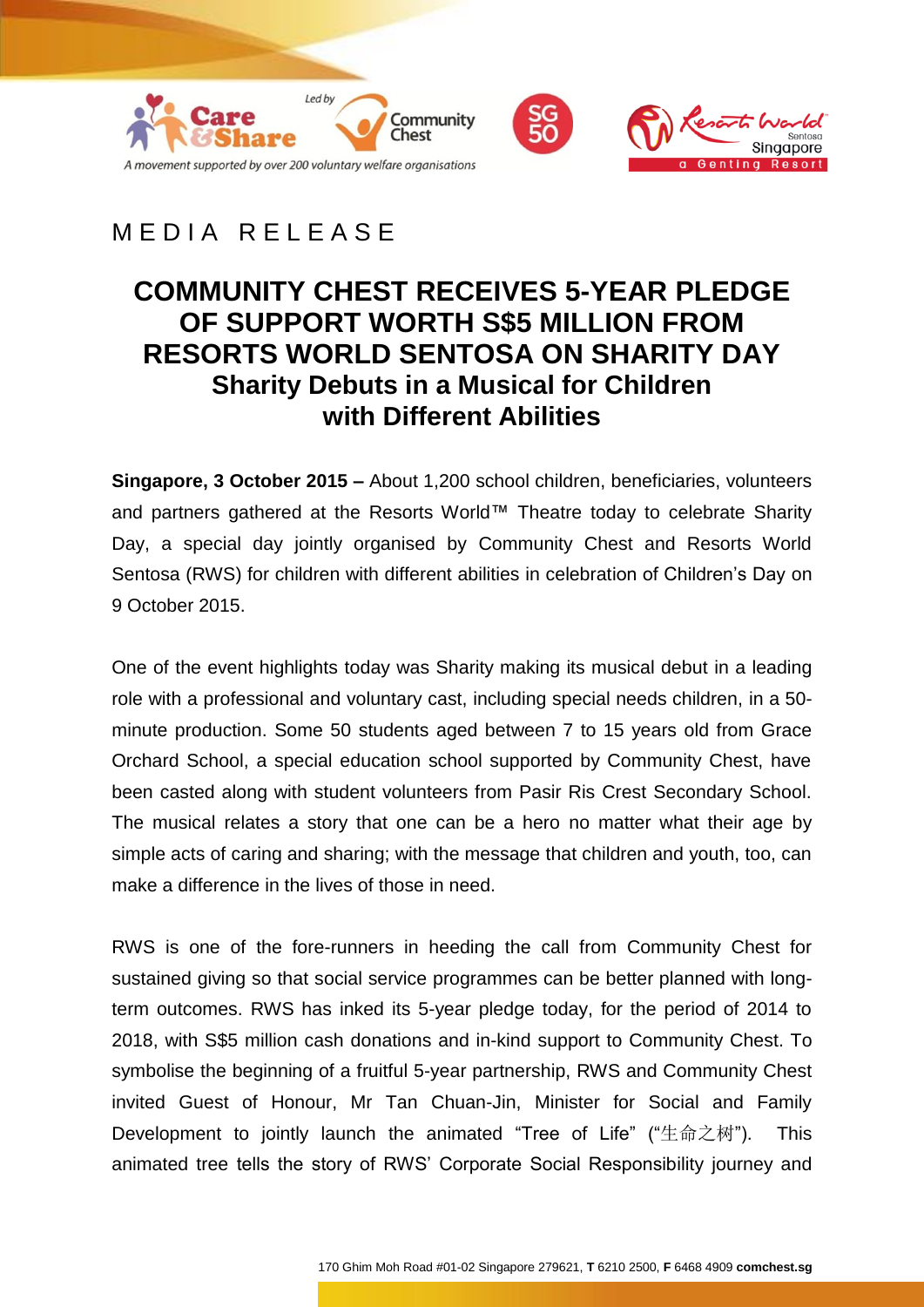signifies its commitment to support and nurture the next generation so that our society can grow stronger and greater.

"RWS's 5-year partnership with Community Chest underlines our work to encourage sustained community and corporate giving, which we advocate. The long-term partnership will see us through social service programmes for bigger and better outcomes; more than a one-time donation can bring. With its world-class attractions, RWS is a natural partner in our efforts to nurture the next generation of givers, in driving the message that caring and sharing starts from young," said Mr Phillip Tan, Chairman of Community Chest and the Care & Share Movement Steering Committee (陈永祥, 公益金主席及关怀与分享行动委员会主席).

"As a responsible corporate citizen in Singapore, RWS is honoured to partner Community Chest in realising their mission of raising funds from the community for the community in need. We are privileged to lead by example in corporate social responsibility through realising our social commitment of 'Improving Lives. Bringing Hope'. We look forward to creating more significant impact through our partnership over the next few years." said Mr Tan Hee Teck, Chairman and Chief Executive Officer of RWS (陈启德, 主席与行政总裁, 圣淘沙名胜世界).

In 2014, RWS hosted the ComChest Care & Share Charity Show and the Remembering Acts of Love – Community Chest Charity Gala where both events raised a total donation of about S\$9 million. With the extension of the government matching grant under the Movement till the end of March 2016, donations from RWS this year will double in impact. The matched amount will go towards building capabilities and capacities of the social service sector.

- Ends -

For media enquiries, please contact:

Ms Shazliana Heron Manager, Communications National Council of Social Service Tel: +65 6210 2639 / 9844 2775 Email: [shazliana\\_heron@ncss.gov.sg](mailto:shazliana_heron@ncss.gov.sg) Mr Danny Cham Manager, Communications Resorts World Sentosa Tel: +65 6577 9758/ 9696 9128 Email: [danny.cham@RWSentosa.com](mailto:danny.cham@RWSentosa.com)